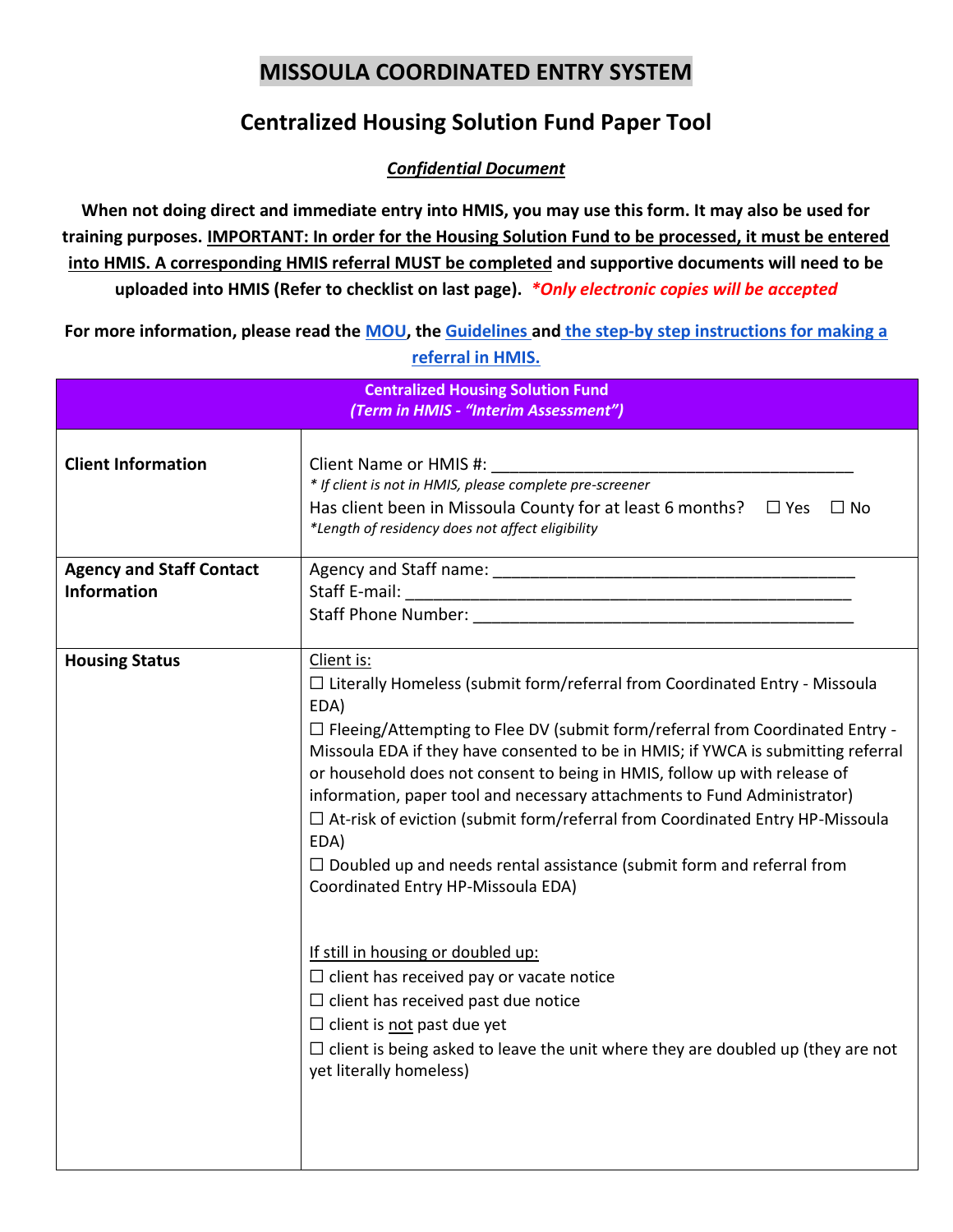|                              | Reason household is unable to pay this expense:                               |
|------------------------------|-------------------------------------------------------------------------------|
|                              |                                                                               |
| <b>Fund Request Type and</b> |                                                                               |
| Amount                       |                                                                               |
|                              |                                                                               |
|                              |                                                                               |
|                              |                                                                               |
|                              |                                                                               |
|                              | Housing Outcome Type (check one):                                             |
|                              | $\Box$ Permanent; client has or will have signed lease (eligible)             |
|                              | $\square$ Permanent; staying with family and/or friends (eligible)            |
|                              | $\Box$ Temporary; staying with family and/or friends (eligible)               |
|                              | $\Box$ Temporary; group home, sober living, etc. (eligible)                   |
|                              | $\Box$ Temporary; motel, hotel, etc. (not eligible)                           |
|                              |                                                                               |
|                              | Please provide a short summary of the housing problem solving and exploratory |
|                              | conversation you had with the household:                                      |
|                              |                                                                               |
|                              |                                                                               |
|                              |                                                                               |
|                              |                                                                               |
|                              |                                                                               |
|                              |                                                                               |
|                              |                                                                               |
|                              | How will this expense help connect the household to housing or help them      |
|                              | maintain their housing (if not yet homeless)?                                 |
|                              |                                                                               |
|                              |                                                                               |
|                              |                                                                               |
|                              |                                                                               |
|                              |                                                                               |
|                              |                                                                               |
|                              |                                                                               |
|                              |                                                                               |
|                              | How does the household plan to sustain this plan (pay for rent, etc.)?        |
|                              |                                                                               |
|                              |                                                                               |
|                              |                                                                               |
|                              |                                                                               |
|                              |                                                                               |
|                              |                                                                               |
|                              |                                                                               |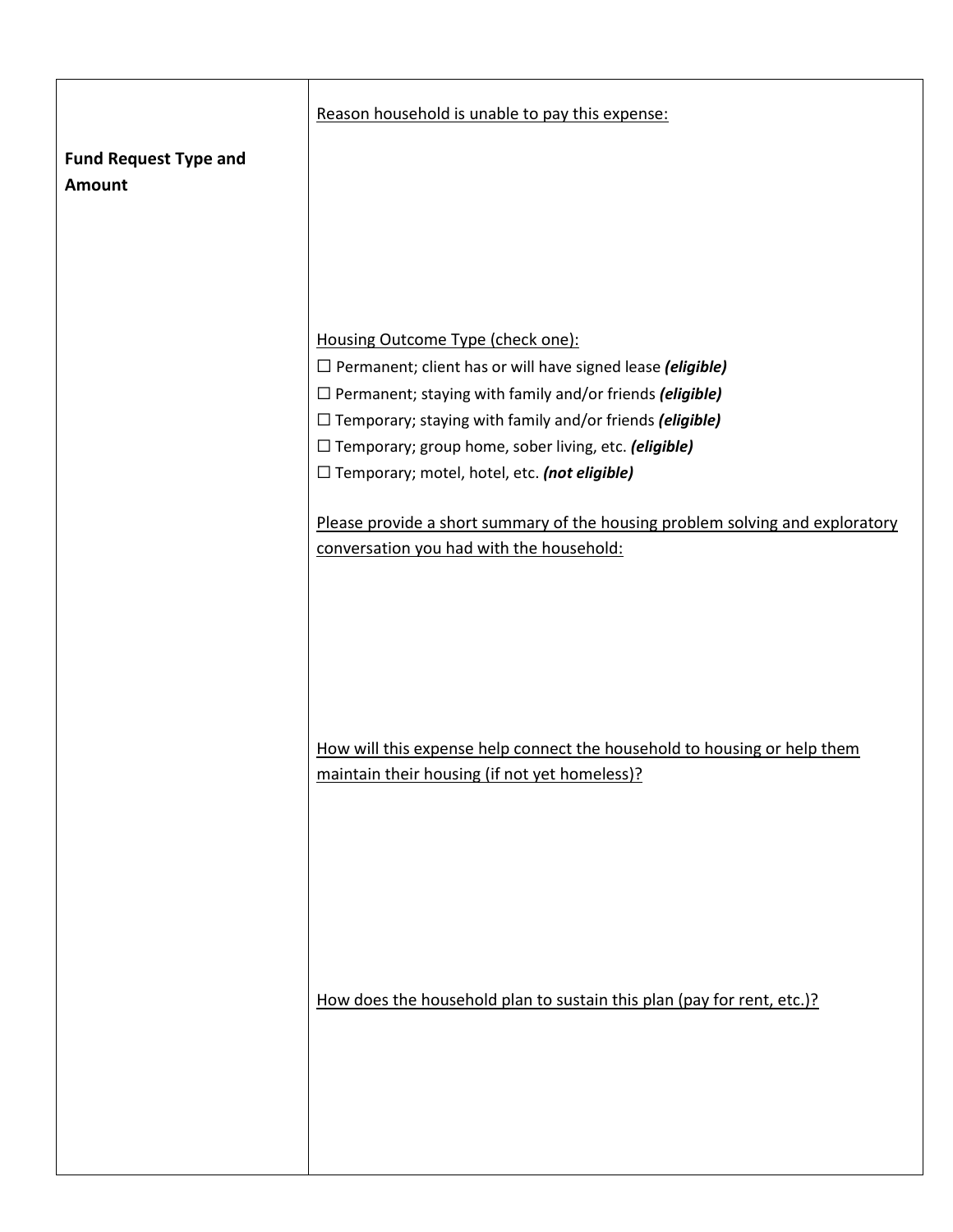|                                   | <b>Type of Fund Request:</b>                                                                |
|-----------------------------------|---------------------------------------------------------------------------------------------|
| This form is limited to 3 fund    | $\Box$ Move-in Costs (damage/security deposits, including deposits for family pets)         |
| type requests per HMIS            | $\Box$ Payment on previous housing/rental debt (e.g. unpaid rent from previous tenancy)     |
| identifier (client). To add       | $\Box$ Utility payments and arrears for gas, electric, and/or combined utilities (water,    |
| requests exceeding 3 entries,     | sewer and garbage)                                                                          |
| please use additional space at    |                                                                                             |
|                                   | $\Box$ Utility Deposits                                                                     |
| the end of this form.             | $\Box$ Rental payment and/or lot payment                                                    |
|                                   | $\Box$ Moving Cost assistance (storage costs, rental of moving vehicle, etc.)               |
| Our CoC does have a \$600         | $\Box$ Rental Application Fees                                                              |
| maximum or cap on the amount      | $\Box$ Background checks required by landlords as part of the standard application          |
| of financial assistance one       | process                                                                                     |
| household can receive through     | $\Box$ Interpreter Fees when necessary to help participants to access or maintain housing   |
| the CHSF; however, please         | $\Box$ Legal fees resulting from an eviction action                                         |
| document all costs because there  | $\Box$ Car repairs or other transportation costs related to employment, childcare of        |
| is the possibility that we may be | education                                                                                   |
| able meet the request through a   | $\Box$ Work or education related materials                                                  |
| committee review process or       | $\Box$ Fees associated with certifications and licenses related to employment               |
| through other funds               | $\Box$ Relocation Assistance (out of area travel, i.e., bus tickets, air fare, train, etc.) |
|                                   | $\Box$ Food and/or gas cards that directly result in short- or long-term diversion to safe  |
|                                   | housing                                                                                     |
|                                   | $\Box$ Other:                                                                               |
|                                   | Dollar Amount: \$                                                                           |
|                                   |                                                                                             |

| Second Type of Fund Request (if applicable):                                                |
|---------------------------------------------------------------------------------------------|
| $\Box$ Move-in Costs (damage/security deposits, including deposits for family pets)         |
| $\Box$ Payment on previous housing/rental debt (e.g. unpaid rent from previous tenancy)     |
| $\Box$ Utility payments and arrears for gas, electric, and/or combined utilities (water,    |
| sewer and garbage)                                                                          |
| $\Box$ Utility Deposits                                                                     |
| $\Box$ Rental payment and/or lot payment                                                    |
| $\Box$ Moving Cost assistance (storage costs, rental of moving vehicle, etc.)               |
| $\Box$ Rental Application Fees                                                              |
| $\Box$ Background checks required by landlords as part of the standard application          |
| process                                                                                     |
| $\Box$ Interpreter Fees when necessary to help participants to access or maintain housing   |
| $\Box$ Legal fees resulting from an eviction action                                         |
| $\Box$ Car repairs or other transportation costs related to employment, childcare of        |
| education                                                                                   |
| $\Box$ Work or education related materials                                                  |
| $\Box$ Fees associated with certifications and licenses related to employment               |
| $\Box$ Relocation Assistance (out of area travel, i.e., bus tickets, air fare, train, etc.) |
| $\Box$ Food and/or gas cards that directly result in short- or long-term diversion to safe  |
| housing                                                                                     |
| $\Box$ Other:                                                                               |
| Dollar Amount: \$                                                                           |
|                                                                                             |